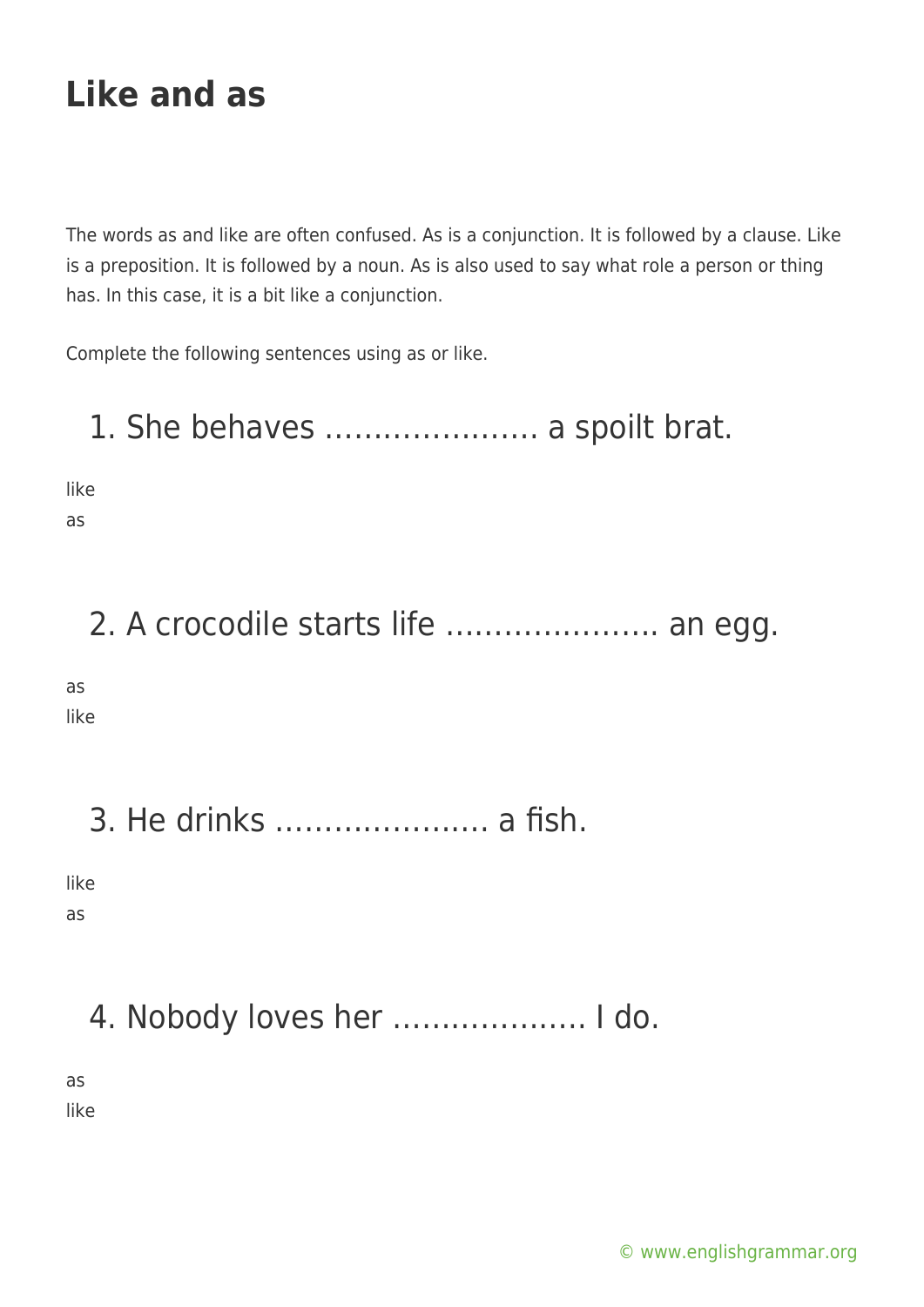5. He was an alcoholic, ……………….. were most of his friends.

as like

### 6. Why do you behave ………………… a child?

like as

> 7. He worked …………………. a waiter for two years.

like

as

### 8. She looks ……………….. her sister.

like

as

### 9. She is quite good at scientific subjects ………………….. physics and chemistry.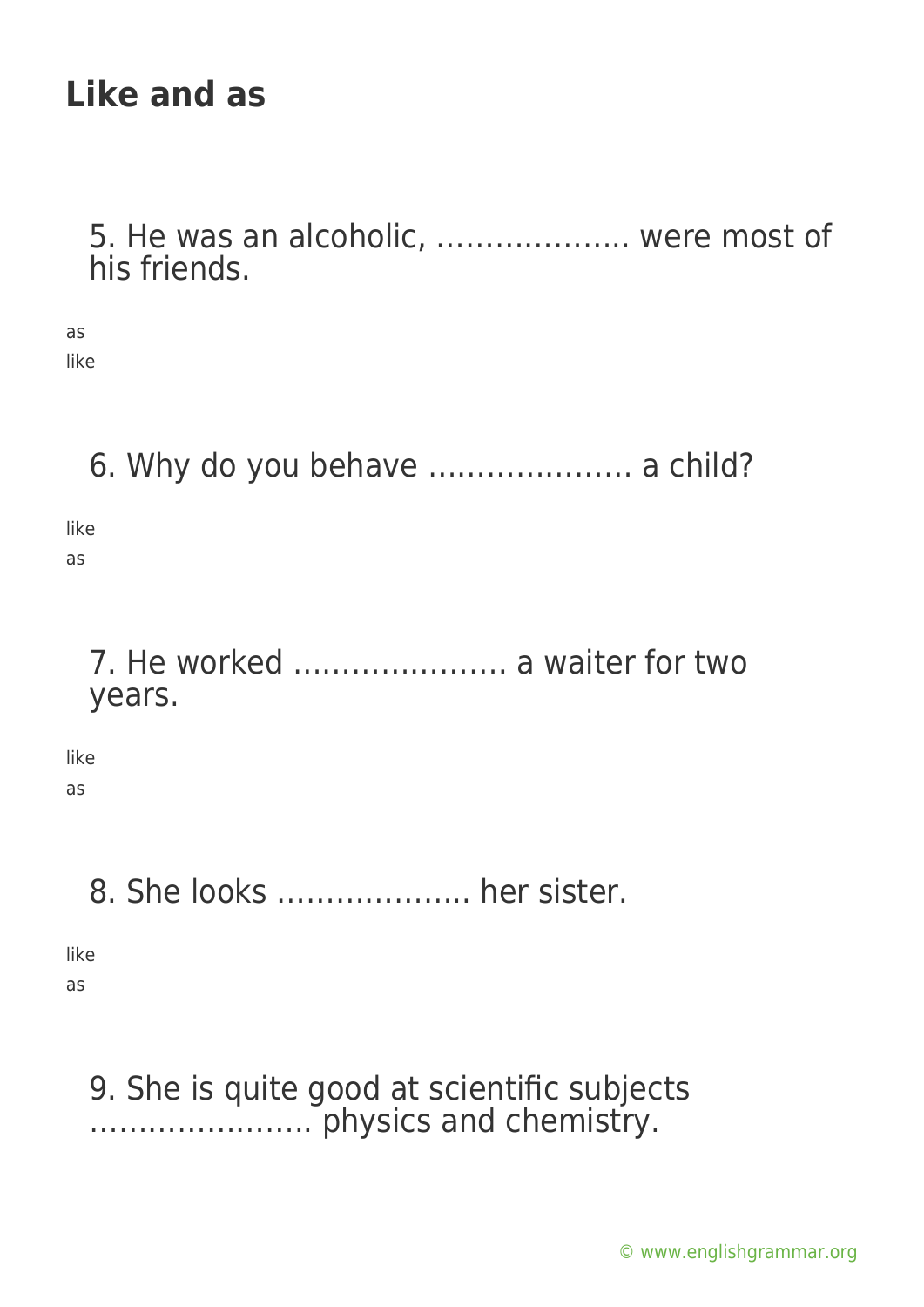like as

# 10. He will do it, …………………. agreed.

like

as

#### Answers

- 1. She behaves like a spoilt brat.
- 2. A crocodile starts life as an egg.
- 3. He drinks like a fish.
- 4. Nobody loves her as I do. (Like is possible in this sentence in a very informal style.)
- 5. He was an alcoholic, as were most of his friends.
- 6. Why do you behave like a child?
- 7. He worked as a waiter for two years.
- 8. She looks like her sister.
- 9. She is quite good at scientific subjects like physics and chemistry.